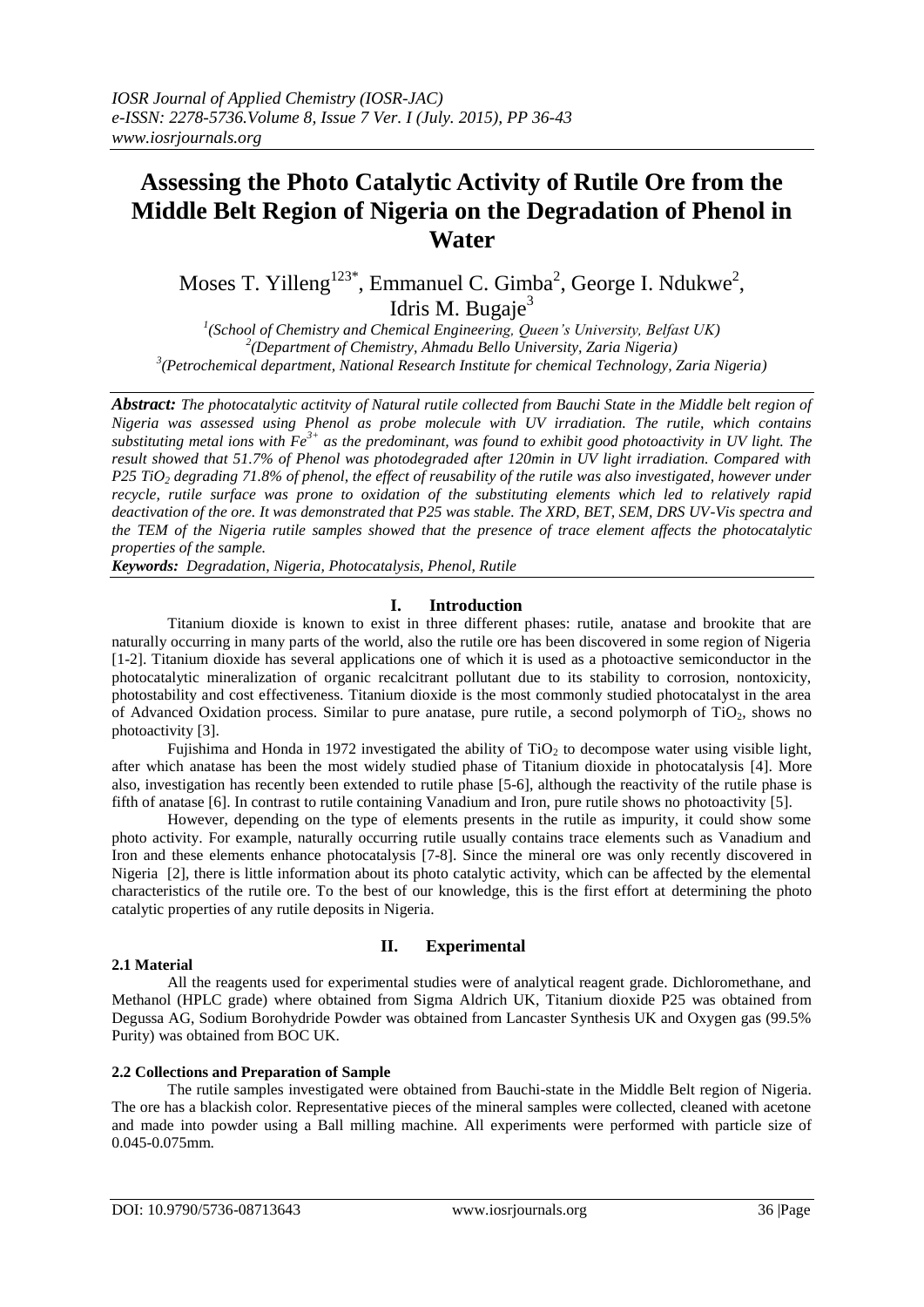## **2.3 Characterization of Rutile sample**

Optical characterization of the Rutile ore and P25 was carried out using a UV-Vis spectrophotometer (Perkin Elmer Lambda 6505) in the wavelength range from 250 to 800 nm and a scanning speed of 300nm min-1 . Structural characterization was performed using x-ray diffraction. Measurements were made with Cu K∝ radiation (1.5405 Å) on a PANalytical X'PERT PRO MPD diffractometer equipped with reflection geometry, a NaI scintillation counter, a curved graphite crystal monochromator and a nickel filter. The scattered intensities were collected from  $5^{\circ}$  to  $80^{\circ}$  (2 $\theta$ ) by scanning at 0.017° (2 $\theta$ ) steps with a counting time of 0.5 s at each step. The quantitative analysis of some selected elements in the rutile ore was determined using an Inductively Coupled Plasma-Optical Emission Spectrometer (ICP-OES, P-1000, Perkin- Elmer). The qualitative analysis of the rutile ore was determined using ED-XRF Spectrometer from Oxford Instrument X-Supreme 8000. Thermal characterization was performed by Mettler-Toledo TGA/DSC I STAR with a heating rate of 20°C min<sup>-1</sup> under  $N_2$ . The surface area, total pore volume and average pore diameter were measured by  $N_2$  adsorption-desorption isotherms at 77K using Micromeritics ASAP 2010. The pore size was calculated on the adsorption branch of the isotherms using Barrett-Joyner-Helenda (BJH) method and the surface area was determined using the Brunauer-Emmett-Teller (BET) method.

## **2.4 Photocatalytic Activity**

The Photocatalytic activity of the rutile ore was evaluated using phenol degradation experiments. The reactors used were closed Pyrex reactors with a diameter of 42.7 mm and a height of 210 mm. 100 mL of a solution containing 94.11 mg/L (1mMol  $L^{-1}$ ) of phenol in deionized water from Barnstead Nanopure Diamond Machine and 0.2 g of the rutile ore was added to the reactor. The pH of the aqueous phenol solution was monitored during the reaction using the Jenway 3010 pH meter. The suspension was stirred magnetically using yellow line MST Basic magnetic stirrer at 650 rpm at ambient temperature for 2 h in the dark, and a small amount of the suspension was withdrawn to analyze equilibrium concentration of phenol in the solution. The mixture was then exposed to UV light using a Rayonet RMR-600 reactor. The reactor has 6 (8 Watt) UV lamps (350nm wavelength). The distance between the UV lamp and the surface of the solute was set at 63.5 mm. An oxygen balloon was connected to the reactor in order to assure a high oxygen saturation of the solution with a sparger. At selected time intervals of approximately 20 minutes over a typical 2hr reaction, 2.5 mL of the suspension was withdrawn and filtered using an Acrodisc CR 13mm syringe filter with 0.45µm PTFE membranes for HPLC analysis. The schematic of the system is presented in fig 1.



Figure.1. Diagram of the Photo catalytic Set-up

## **III.** Results And Discussion

#### **3.1 Rutile Ore Characterizations 3.2 Diffuse Reflectance UV-Vis of Rutile Ore**

### The optical properties of rutile ore collected from the middle belt region of Nigeria was compared with P25 Degussa due to the superior physicochemical properties of P25 Degussa and it wide application as a photocatalyst [9-10]. The DRS UV-vis absorption spectra of the rutile ore and P25 Degussa are presented in Fig 2. The absorption spectrum of the P25 Degussa appears to have a sharp absorption edge around 345nm, showing it will be photoactive mainly around the UV light region. Meanwhile, the rutile ore displayed wide absorption shoulder band around 358-569nm, meaning that a wider part of the visible light could be absorbed to generate electron-hole pairs [9]. The ability of the rutile ore to absorb Visible light explains the reason the rutile ore supported the photocatalytic oxidation of phenol in visible light.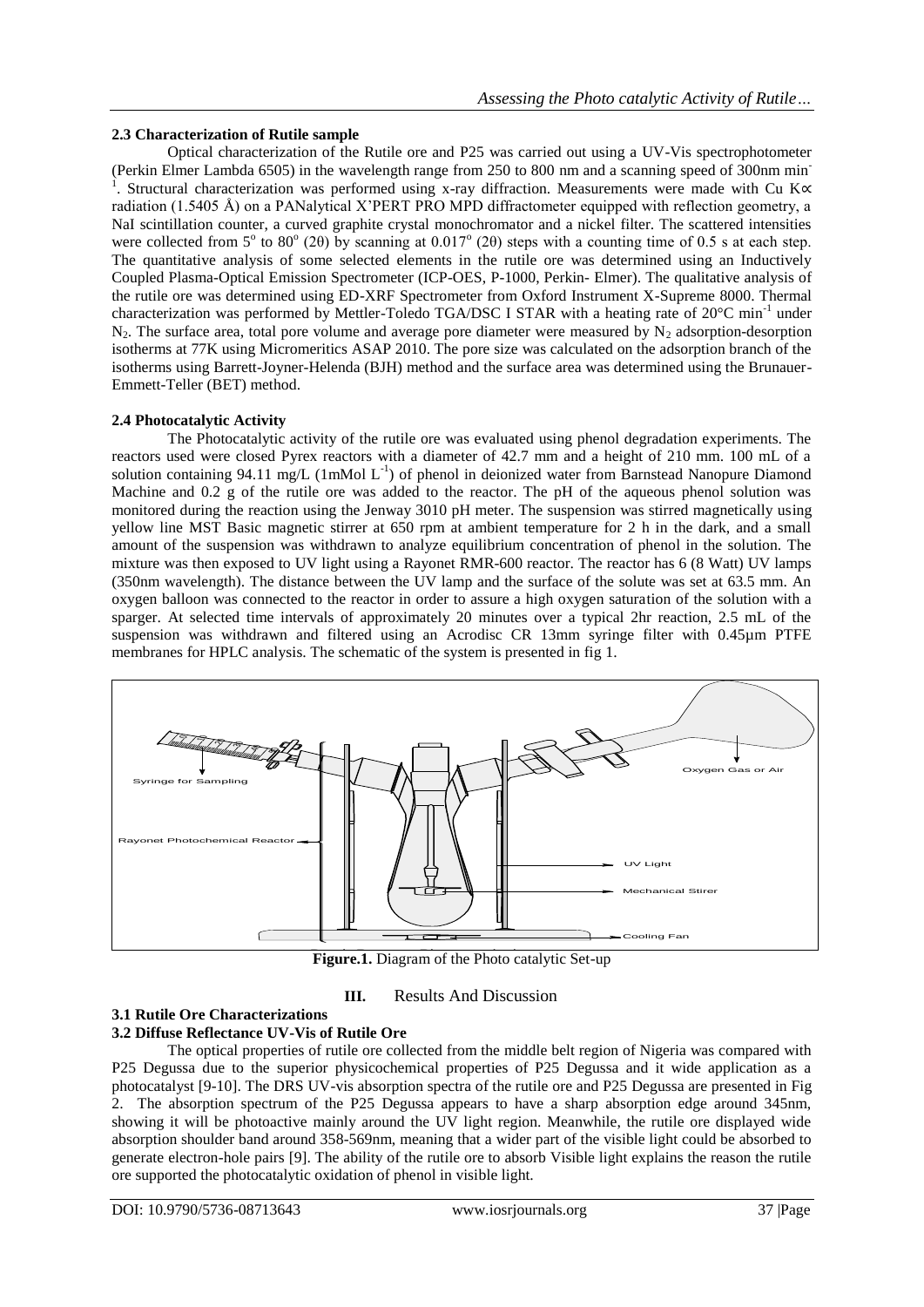





#### **3.3 Thermal gravimetric Analysis (TGA) of Rutile Ore**

Thermal gravimetric Analysis (TGA) measures the mass of a sample as it is submitted to a selected temperature program in a defined atmosphere. The TGA curves show no remarkable weight loss. It has been reported that Rutile is a high-pressure and high-temperature polymorph and is Isostructural [11], which explain the stability of the Nigerian rutile in 500°C for 20mins as shown in Fig 4. Also this shows the thermodynamic stability of the rutile polymorph of  $TiO<sub>2</sub>$  at all temperatures, it is generally the primary titanium-bearing phase in most high-pressure metamorphic rocks [12].



**Figure 4.** X-ray diffraction patterns of the Nigerian rutile and P25 Degussa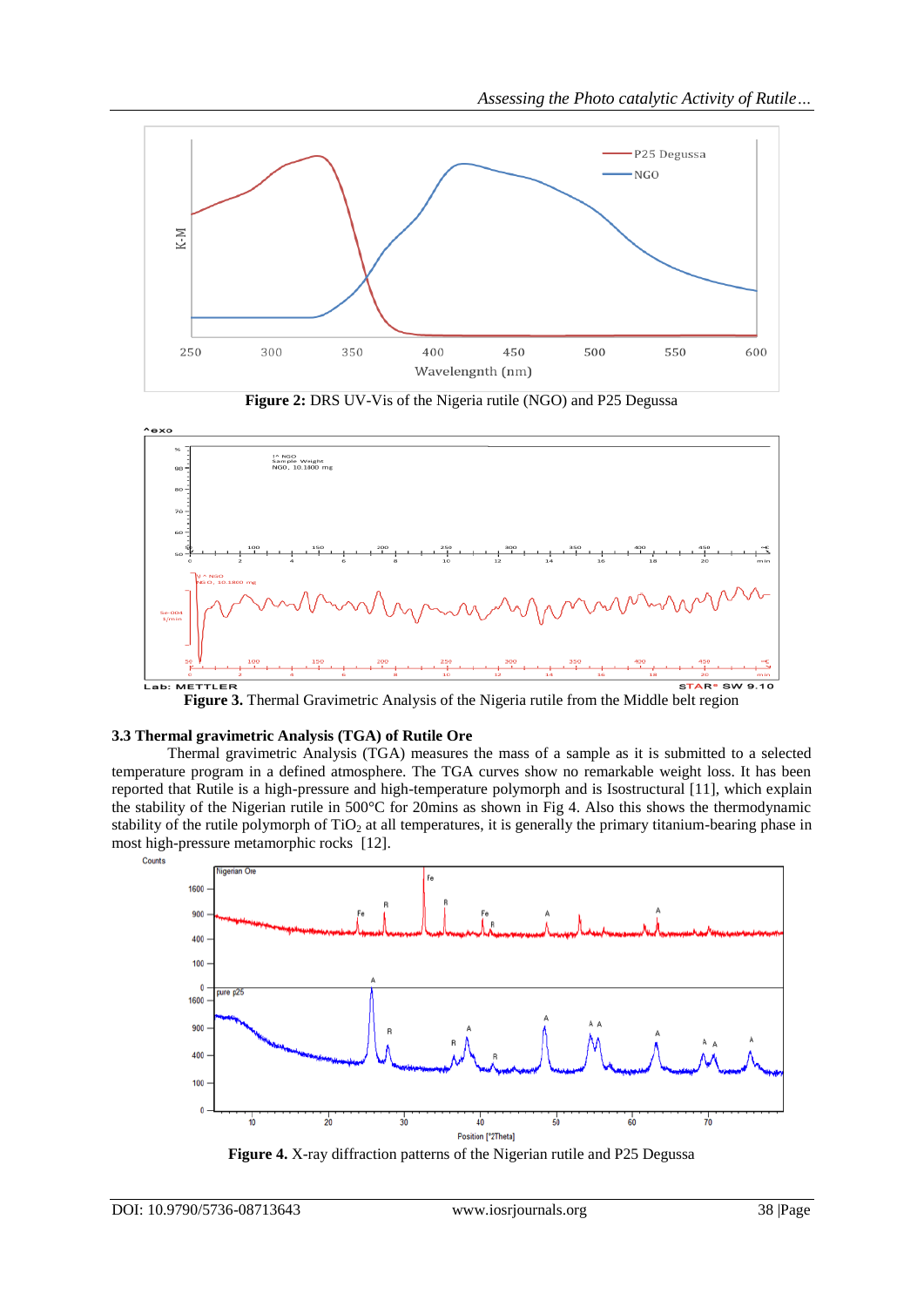## **3.4 XRD of P25 Degussa and rutile sample**

The phase structure, crystallite size, and crystallinity of  $TiO<sub>2</sub>$  plays an important role in its photocatalytic activity, and many studies have confirmed that anatase phase of titanium (IV) oxide shows higher photocatalytic activity than brookite or rutile phase [4]. The XRD pattern of P25 Degussa is shown in Fig 4. There existed diffraction peaks, which lay at 25.40°, 37.90°, 48.00° and 53.90°, corresponding to the anatase phase. The large surface area, high crystallinity, low crystallite size, and crystal structure are important properties that influence the photocatalytic activity of  $TiO<sub>2</sub>$ . The average crystal size of P25 TiO<sub>2</sub> was determined to be 22.3 nm using the characteristic anatase peak at 2θ= 25.30 and 34.1nm for the rutile peak at 2θ= 27.40. The XRD patterns of the Nigeria rutile indicates that all prominent peaks are rutile phase and Iron peaks from present as ilmenite ( $F$ eTiO<sub>3</sub>) in the sample. The comparison of the XRD peaks obtained from the Nigeria rutile ore and the JCPDS file 47-0421 and 29-1360 confirmed the presence of rutile as one of the major components of the mineral ore as shown in figure 4. For instance, the two peaks with the strongest intensities on the XRD Pattern at 27.58° and at 39.85° correspond respectively with the first and the last peaks in the diffraction pattern of rutile. Beyond that, all the other prominent peaks of rutile were also confirmed at 36.06°, 41.22° and 44.17°.

# **3.5 ED-XRF and ICP-OES analyses**

The results of the elemental composition of the rutile ore collected from Bauchi state of Nigeria using the ED-XRF is presented in Table 1. From the qualitative analysis done using the ED-XRF three elements are predominant in the sample; Ti (39.96wt%), Fe (3.11wt%) and Si (16.35wt%) while Cu, Zn, Nb, Ta, Pb, Mo, V, Ca and W are present at trace level. For the quantitative analysis using the ICP-OES some selected elements were investigated, from the results obtained using the ICP-OES i.e. Nb (0.98wt%), Ta (1.06wt%), Pb (0.05wt%), V (0.93wt%) meanwhile Ca (1.93wt%), Ti (40.90wt%), Fe (3.54wt%) and Si (17.22wt%) appeared as the prominent element in the ore as confirmed by the ED-XRF. The slight difference in the concentration with the change in the technique used for the analysis is likely due to the orientation dependent of each sample, also the black-brownish color of the ore may be due to the reduction state of Ti in the ore and the brownish tint is probably due to the oxidation state of other elements like Fe, Cr, Co or Ni (Siyanbola et al., 2004) [2]

|  | Table 1. Qualitative Analysis using ED-XRF |  |  |
|--|--------------------------------------------|--|--|
|  |                                            |  |  |

| Meta. | m<br>. . | ÷<br>Fe | ∪u   | --<br>Zn  | Nb                               | m<br>Тa          | <b>D</b>      | . .<br>Mo                  | $\sim$<br>ړی              |        | Ca                   | W    |
|-------|----------|---------|------|-----------|----------------------------------|------------------|---------------|----------------------------|---------------------------|--------|----------------------|------|
| Wt%   | 39.96    | .       | 0.04 | $_{0.81}$ | $\overline{ }$<br>$\sim$<br>J.74 | $\Omega$<br>1.UJ | $\sim$<br>v.v | $\Omega$<br>$\sim$<br>U.UJ | $\sim$<br>$\sim$<br>16.32 | $00$ . | $\sim$<br>٠<br>ر بين | 0.04 |
|       |          |         |      |           |                                  |                  |               |                            |                           |        |                      |      |

| Table 2. Quantitative analysis of some selected elements using ICP-OES |  |
|------------------------------------------------------------------------|--|
|------------------------------------------------------------------------|--|

| Table 2. Quantitative analysis of some selected elements using TCI -OEO |       |      |      |         |      |             |      |      |
|-------------------------------------------------------------------------|-------|------|------|---------|------|-------------|------|------|
| Metai                                                                   | m     | Fe   | Nb   | m<br>ıа | Dŀ   | $\sim$<br>ນ |      |      |
| Wt%                                                                     | 40.90 | 3.54 | 0.98 | .06     | 0.05 | .           | 0.93 | 1.93 |
|                                                                         |       |      |      |         |      |             |      |      |

## **3.6 Scanning Electron Microscopy (SEM) of the Nigerian Rutile from the Middle Belt region**

In general, the rutile powders from the Middle Belt of Nigeria consist of nano-sized primary particles with a spherical shape of agglomerated powder particles, which are packed on layers of cubic flakes as shown on Fig 5, also a close look into these powders' micrographs reveals that a degree of rod like shape are also formed. A patchy rusty brown veneer Iron oxide commonly coats the rutile ore. The Backscatter SEM images shown Depicts the zoning of the texture of the rutile ore is produced by concentrations of heavy metals.



**Figure 5.** Scanning electron microscopic photograph of the rutile from the Middle Belt region of Nigeria.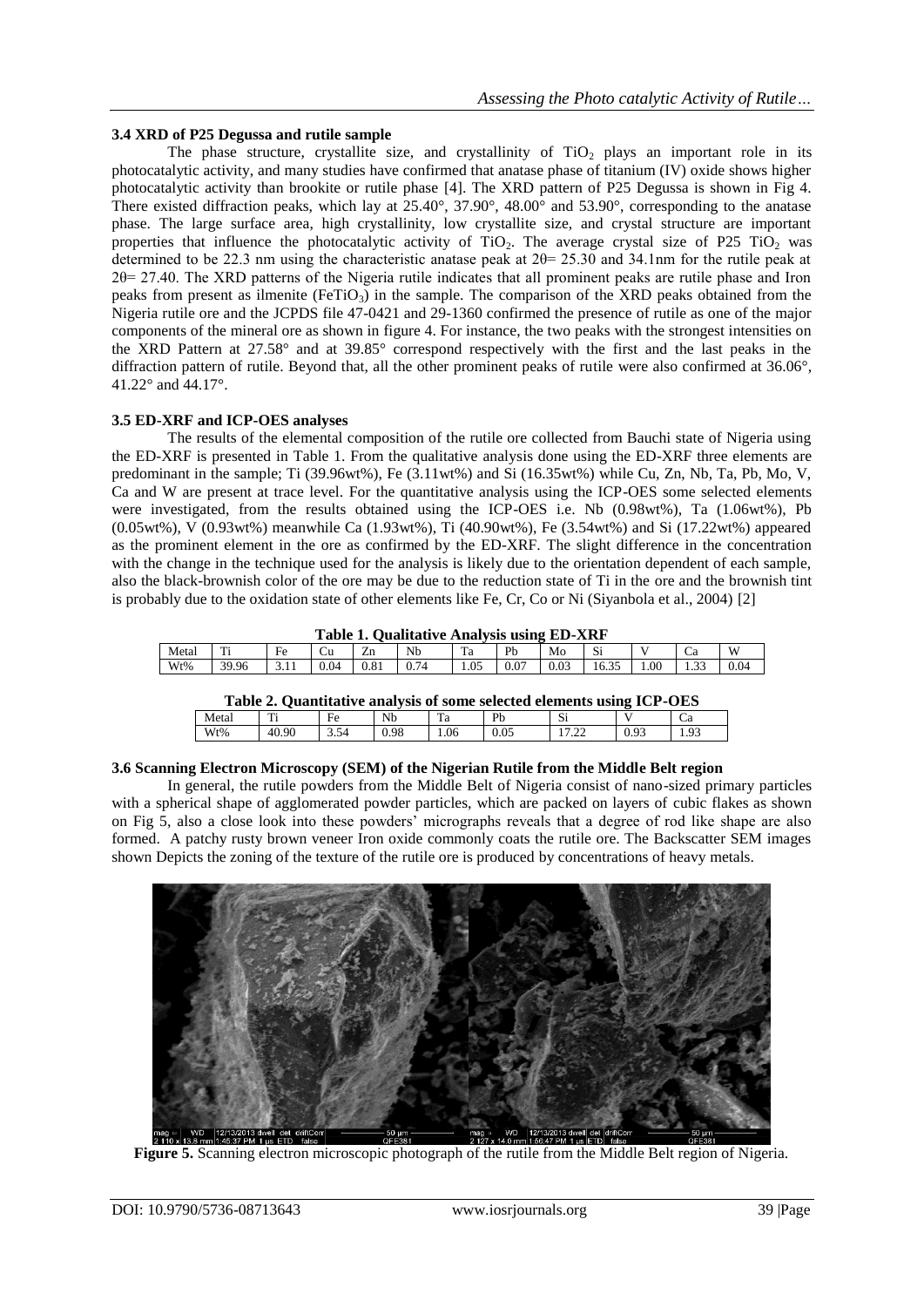## **3.7 Transmission Electron Microscopy of rutile from the middle belt region of Nigeria**

Transmission electron microscopy was applied to investigate the microstructure of the rutile in Methanol solution. Fig 6 shows a typical TEM image of the ore. The sample mostly consists of cubic like particles of different sizes packed in layers, in good agreement with the SEM data.



**Figure 6:** TEM Images of the rutile from the middle belt region of Nigeria

| Table 3. BET Surface Area of P25 Degussa and Nigeria rutile |                    |                |  |  |  |  |  |
|-------------------------------------------------------------|--------------------|----------------|--|--|--|--|--|
| <b>PARAMETERS</b>                                           | <b>P25 DEGUSSA</b> | Nigeria Rutile |  |  |  |  |  |
| BET Surface Area $(m^2/g)$                                  | 49.59510           | 0.455100       |  |  |  |  |  |
| Pore Volume $\text{cm}^3/\text{g}$ )                        | 0.072830           | 0.000591       |  |  |  |  |  |
| Pore Size $(\AA)$                                           | 70.79400           | 158.3240       |  |  |  |  |  |

**Table 3. BET Surface Area of P25 Degussa and Nigeria rutile**

The data obtained on the BET analysis are: surface area, pore volume and pore size of the catalyst as presented on Table 3. The surface area and pore volume of the P25 Degussa are 49.5951m2/g and 0.072830  $\rm cm^3/g$ , which are higher, compared to the Nigeria rutile having 0.4551 $\rm m^2/g$  and 0.000591 cm<sup>3</sup>/g. The presence of some elements on the rutile ore as listed in Table 1 may be responsible for the low surface area and pore volume observed. Larger surface area increased adsorption desorption capacity which can result to good photocatalytic activity [13-14].

## **3.8 Photocatalytic Activity**

In order to assess the photo-response and the photocatalytic efficiency of the Nigeria rutile  $TiO<sub>2</sub>$  under UV light irradiation, the photocatalytic experiment was conducted using 0.2g of catalyst in 100ml of 0.001M phenol solution using the batch reactor as described in the experimental section. Based on these studies the results obtained as represented in Fig 6 and Table 4, which showed that 71.8% conversion of phenol to  $CO<sub>2</sub>$  and  $H<sub>2</sub>O$  after 120 min was achieved in the case of P25 Degussa and for the Nigeria rutile TiO<sub>2</sub> the degradation is 51.7% respectively. The photocatalytic actitvity of the P25 in oxygen is as a result of the presence of the anatase phase in the P25. Also the photocatalytic performance of anatase generally is considered superior to that of the more stable rutile. One possible reason was that the particle size of P25 Degussa (20 nm) from the XRD results was significantly smaller than that of the Nigeria rutile sample (0.045-0.075mm), so P25 Degussa had a larger surface area to mineralize the phenol. Another likely factor was that the Nigeria rutile had more defects in the crystal structure. These defects acted as electron–hole recombination centers, and consequently suppressed the photocatalytic reaction [15]. Also the ratio of metal ions to oxygen ions is little less than 1:2 as depicted on the ED-XRF result, indicting that oxygen atoms are deficient in the Nigeria rutile sample. Which implies that oxygen defects are present in the crystal structure. These defect sites may be the recombination centers of photogenerated electrons and holes, resulting in the decrease of photoactivity of the Nigeria rutile.

**Table 4: The rate of Phenol photocatalytic degradation in Oxygen Using the Nigeria Rutile and P25 Degussa**

| Catalyst                | Rate X $10^{-7}$ (S <sup>-1</sup> ) | <b>Phenol Converted (%)</b> |  |  |  |  |  |  |
|-------------------------|-------------------------------------|-----------------------------|--|--|--|--|--|--|
| P <sub>25</sub> Degussa | 1.317                               | 71.8                        |  |  |  |  |  |  |
| Nigeria rutile          | 1.024                               | 51.7                        |  |  |  |  |  |  |

In addition, the comparatively low reaction rate experienced with Nigeria rutile can be attributed to the dissolution of copper in aqueous solution when illuminated with UV light [16], another proposed reason for the decrease in the rate of reaction with the Nigeria rutile was the formation of surface complex structures of  $Cu^{2+}$ ions with phenol or its degradation products and the formation of some metals oxide on the surface of the  $TiO<sub>2</sub>$ in the presence of Oxygen in aqueous medium, which can act as surface poisons [17]. The rate of reaction of the P25 and Nigeria rutile are shown on Table 4.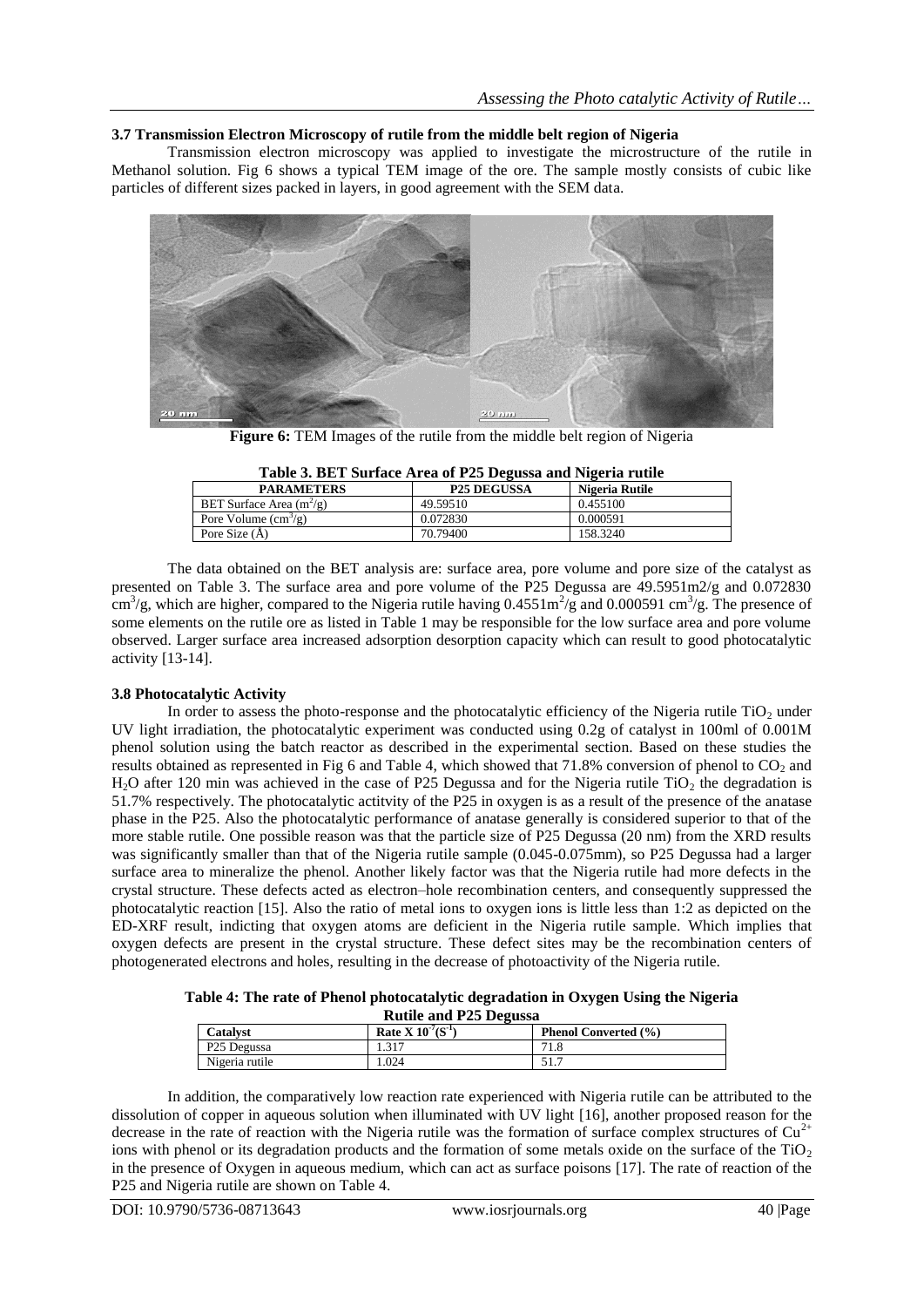

**Figure 7.** The Linear fit to the data represent Pseudo-first-order degradation kinetics of P25 and Nigeria rutile.

The kinetics of the photocatalytic degradation of phenol on solid surface has been reported in terms of Langmuir- Hinshelwood (L-H) equation [18]. The Langmuir-Hinshelwood expression is widely used in semiconductor photocatalysis to determine the rate and order of the photocatalytic degradation of organic pollutants [19-20].

$$
1/k_{obs}\!=\!1/(k_c\;K_{LH}\;)\!\!+\![Ph]_o\!/k_c
$$

 $(1)$ 

Were [Ph]o is the initial concentration of phenol  $(mgL^{-1})$ ,  $K <sub>LH</sub>$  is the Langmuir- Hinshelwood adsorption equilibrium constant  $(Lmg^{-1})$  and kc is the rate constant of the catalyst surface reaction  $(mgL^{-1}min^{-1})$ . Fitting of the experimental data into the Langmuir-Hinshelwood model has been shown to work only for organic pollutant of single component. The photocatalytic degradation of phenol follows pseudo-first-order kinetics with respect to the concentration of the bulk solution of phenol.

 $\mathbf{r} = \mathbf{d}C/\mathbf{d}t = \mathbf{k}_{obs} C$  (2)

Integrating the equation with the following restriction  $C = Co$  at  $t = 0$ , with Co being the initial concentration of the phenol solution and t the reaction time. The following expression is obtained  $\ln(C_0/C)=k_{obs}$  **C** (3)

From the expression,  $k_{obs}$  is the apparent pseudo-first-order rate constant and is affected by the concentration of phenol. The plot of  $ln(C_0/C)$  versus irradiation time for the photocatalysis experiment using the batch reactor in oxygen with the P25 and Nigeria rutile in UV light is presented in Fig 7. The presence of other trace metallic elements on the rutile ore alters the adsorption of water and diminishes the population of surface hydroxyl group bonded to the titanium (IV) oxide (titanol). Therefore, in this regard, these elements can play a negative effect, decreasing the photocatalytic activity of the rutile under UV illumination. This negative effect is expected to occur when the trace element are not playing any active role in the process and simply masks and covers the surface titanol groups. It has been reported that in photocatalytic reactions, it is considered that the presence of metals, such as gold, palladium, iron and copper, on  $TiO<sub>2</sub>$  increases the charge separation efficiency and inhibits recombination of electron and hole produced by UV absorption [21-23]. The increase in charge separation efficiency will enhance the formation of active oxygen species, from these considerations, it is expected that the presence of these metallic ions on the rutile will enhance its interaction with phenol and the formation of active oxygen species, which improved the degradation of phenol as can be observed in our investigation. It has also been reported that Fe-doped  $TiO<sub>2</sub>$  was found to have very high photocatalytic activity under visible light irradiation than P25 Degussa. Fe<sup>3+</sup> cations acted as shallow traps in the TiO<sub>2</sub> lattice which leads to increase of photoactivity [24].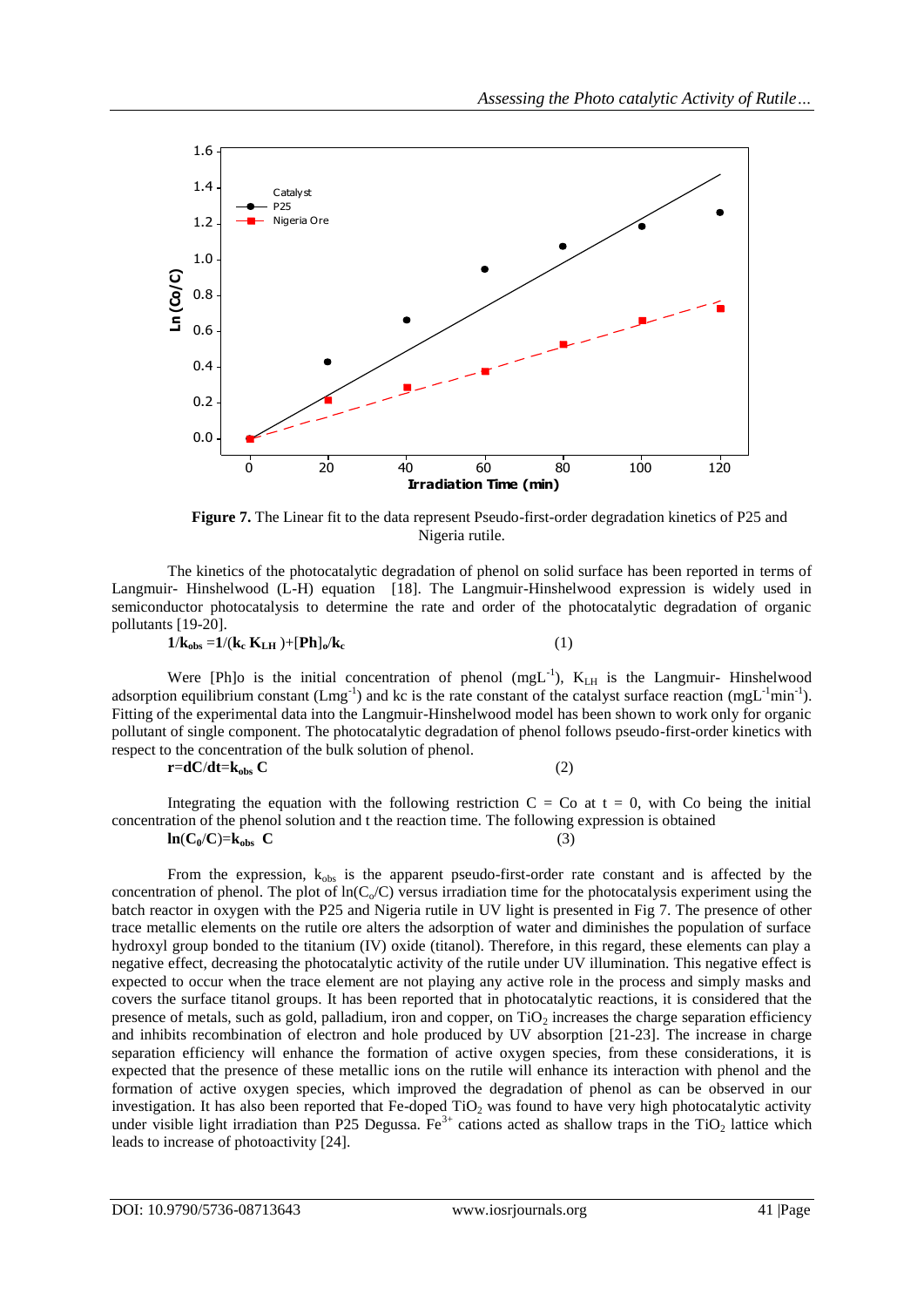

**Figure 8:** Phenol degradation in present of Nigeria rutile and P25 Degussa in UV light with Oxygen

## **3.9 Reusability of P25 and Nigeria rutile in Phenol degradation**

In this experiment, the resulting solution from the photocatalytic degradation of phenols were filtered, and the catalyst washed and dried at 120°C overnight. The dried catalyst was subsequently used again under the same experimental conditions with a fresh phenol solution. The results obtained showed a loss in activity in both the P25 and the Nigeria rutile which is due to deactivation of catalyst by deposition of some polymeric species and intermediates, Fig 9 showed that the P25 catalyst lost 7% activity after the second run and 6% activity after the third run meanwhile, the Nigeria rutile sample lost 15% activity after the second run and 8% activity after the third. P25 Degussa samples showed considerably reproducible photocatalytic activity up to three runs for the degradation of all phenols. The loss in activity for the Nigeria rutile was more pronounced in the second and third run of reuse. The Nigeria rutile is prone to oxidations due to the presence of metallic elements, which are responsible to the lost of the activity.



**Figure 9:** The reusability of Nigeria rutile compare with P25 Degussa in the Photocatalytic Degradation of Phenol

## **IV. Conclusion**

Rutile sample collected from the Middle belt region of Nigeria was ball milled to a powder size of 72- 75mm. The photocatalytic efficiency of the rutile was investigated by performing the photocatalytic degradation of phenol under radiation of UV light. The results showed that the efficiency of the rutile sample was relatively comparable with P25 Degussa. In particular, 71.8% destruction time of phenol was achieved in 120min for the P25 Degussa and 51.7% phenol was destroyed in 120min with the rutile sample. On the other hand, the Nigeria rutile showed a remarkable instability in its photocatalytic activity compared to the P25 when the reuseability study was done on the sample. Possible explanation could be due to the defects sites in the rutile sample and the presence of some trace elements that are acting as recombination center. This study also demonstrated that Nigeria rutile has some photocatalytic activity, which can be enhanced by the presence of some element like Iron and Copper.

## **Acknowledgements**

The authors gratefully acknowledge financial Support from the STEP-B of National Research Institute for Chemical Technology (NARICT), Zaria as well as the recent Collaboration between the Center for the theory and Application of Catalysis (CenTACat) and NARICT.